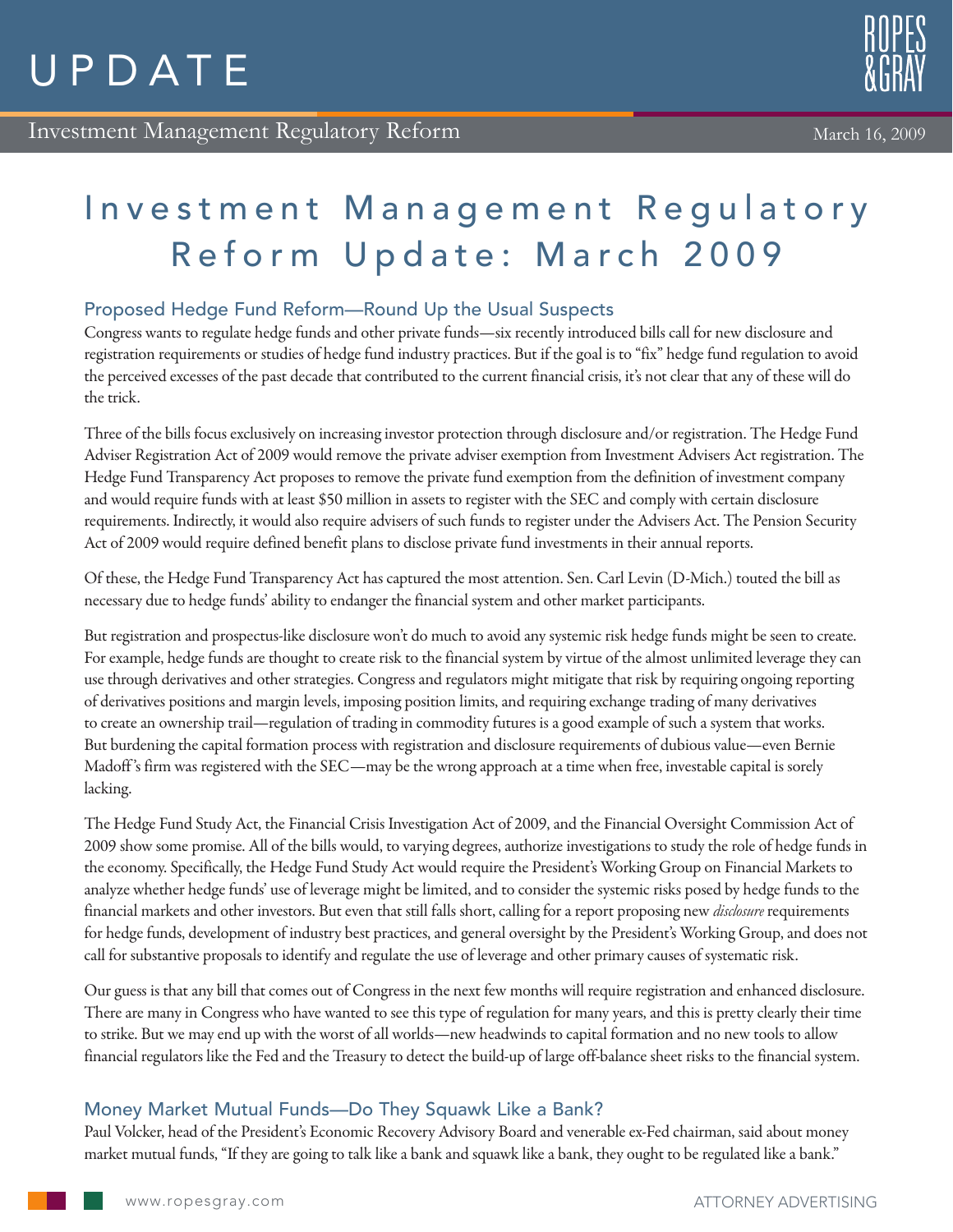That sentiment is reflected in the recent report by The Working Group on Financial Reform, a steering committee of the Group of 30 (an international non-profit body composed of representatives of the private and public sectors and academia), chaired by Mr. Volcker, recommending radical changes to the regulation of money market funds. The report would have regulators recognize two types of money market products, distinguishing between "those services that are most appropriately housed in regulated and supervised banks," on the one hand, and "those that can reasonably be provided by mutual funds focused on short-term fixed-rate credit instruments," on the other. Money market funds offering bank-like services such as transaction account services and withdrawals on demand at par, would be required to reorganize as "special-purpose banks, with appropriate prudential regulation and supervision, government insurance, and access to central bank lender-of-lastresort facilities." By contrast, institutions wishing to remain "money market mutual funds" would "only offer a conservative investment option with modest upside potential at relatively low risk." These money market funds would not be allowed to use amortized cost pricing to maintain a stable net asset value of \$1.00 per share and would instead have fluctuating NAVs.

The mutual fund industry strongly opposes the proposal. The Investment Company Institute's president Paul Schott Stevens stated that, "[i]f the recommendations are implemented, there will be no more money market funds, period." Money market fund sponsors argue that money market funds keep banks honest through healthy competition, which would be destroyed by implementation of the Group of 30's proposals. Other observers see the recommendations as regulatory overkill in reaction to the recent high-profile Reserve Primary Fund's "breaking the buck" and overly protective of the banking industry. Banks, on the other hand, see money market funds as enjoying an unfair advantage—offering a higher-yielding bank-account substitute with few of the regulatory trappings—especially now that many, if not most, money market funds are insured against loss, at least to some extent, by the Treasury. Bank objections were a principal reason the Treasury's insurance program only insures accounts in existence on September 19, and then only up to the amounts in those accounts at that time.

And so now the Treasury is in a tough position. It has extended the money market insurance program through April, making bankers unhappy. But what if the Treasury ends the program in April, or when formal authorization for the program runs out in September? Many fear a run on money market funds when the program ends, leading those funds to dump commercial paper in huge volumes, destabilizing credit markets and causing every money market fund to break the buck. But banks won't stand for an indefinite unequal playing field, and the confusion in the regulatory schemes calls out for a resolution.

Maybe the problem with money market funds is not in their structure but in the expectations the funds and regulators, specifically the SEC, have created over time as to the funds' safety. For years, fund sponsors have touted the safety of money market funds, and the SEC has long helped to create an aura of invincibility around these funds, informally at least telegraphing an expectation that fund sponsors should take whatever steps are necessary, including cash injections, to avoid breaking the buck. And the rush to avoid breaking the buck itself created huge financial stress among banks and other large mutual fund sponsors last summer as credit markets froze.

If a mutual fund sponsor wants to convey to its customers that its money market fund enjoys a level of safety equivalent to a bank deposit, perhaps it should submit to bank-like regulation. A solution for the rest of the industry may be first to recognize that an occasional or rare capital loss in a money market fund is not only likely unavoidable, but also perhaps not the worst thing in the world. It would take some pretty large capital losses to wipe out the spread over time between even a relatively conservative money market fund and its bank alternative. Money market funds should be able to continue to use amortized cost pricing. In the rare case where a fund can't sustain it, the fund might effect a forward or reverse stock split, get back to the dollar, and tell shareholders that the fund took a loss; in most cases, shareholders will likely still be well ahead of the game over the medium to long term. These funds might go by a slightly different name—"cash management" funds?—to signify their slightly greater risk profiles than bank-like funds.

A more realistic acceptance of the limitations and advantages of money market funds by fund sponsors, investors, and regulators might be a simpler and better approach than death of the industry by regulation.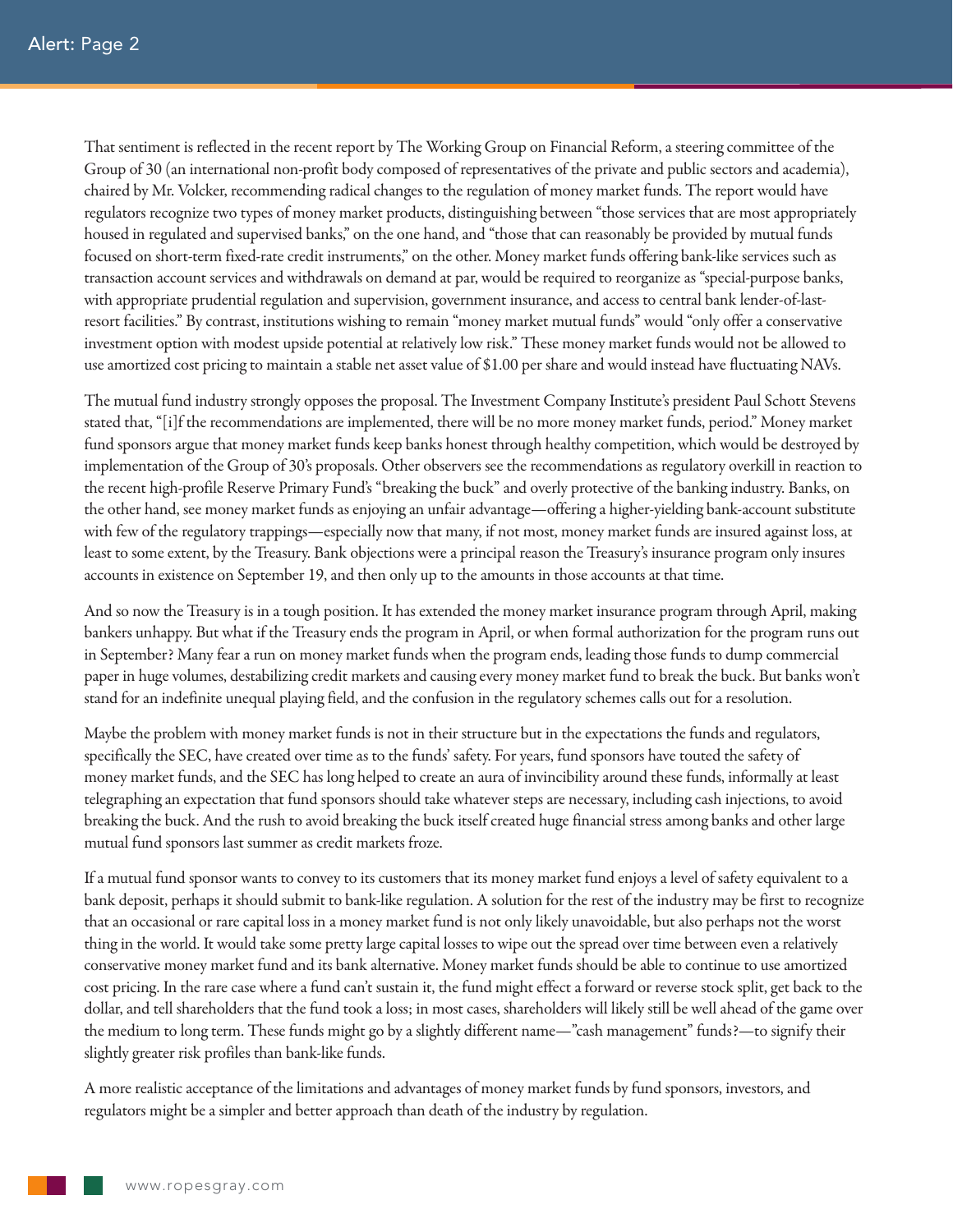#### Reforming the Financial Regulatory System—Super-Regulator to the Rescue?

The regulatory breakdowns that have contributed to the current financial crisis have led many legislators, economists, investors, and taxpayers to conclude that the regulatory system is in need of a major overhaul.

Since early February, both the Senate and the House have held hearings to address what an overhaul should look like, and we've seen proposals and suggestions from the Group of 30, the Government Accountability Office, the Financial Services Roundtable, and the Investment Company Institute, among others. On February 25, President Obama articulated seven key principles for regulatory reform: oversight of financial institutions that pose systemic risks; a regulatory system that can withstand both system-wide stress and the failure of one or more large institutions; rebuilding of trust; strong and uniform supervision of financial products marketed to investors and consumers; strict accountability; a regulatory system that covers appropriate institutions and markets and that is comprehensive and free of gaps; and global action. These principles are incorporated, in one form or another, into many of the current proposals for reform. Although each proposal differs in its specifics, the common theme that has emerged is a call for a systemic risk regulator (SRR) working in coordination with "first line of defense" regulator(s) that would handle sector-specific regulation. House Financial Services Committee Chairman Barney Frank (D-Mass.) has said that defining an SRR is the "biggest" reform issue, and that the reshuffling of financial regulators would be a secondary issue.

Under most proposals, the SRR would serve as a sort of super-regulator, charged with overseeing the financial markets as a whole, analyzing changing conditions, and evaluating and mitigating risks in conjunction with other responsible regulators. What entity would serve as the SRR is somewhat less clear, although there seems to be growing support for the Federal Reserve stepping into this position. (As we went to press on March 16, the Treasury announced a number of general principles to enhance market oversight, including a brand new role for the Fed to monitor and address broad economic risks.)

Rep. Frank thinks that the Federal Reserve would be the appropriate institution to serve as SRR, with broad powers to avoid regulatory arbitrage, and Fed Chairman Ben Bernanke has said that the Fed would welcome the opportunity, given clear expectations. This model mirrors the proposal made by the Treasury Department in its 2008 Blueprint for a Modernized Financial Regulatory Structure, which called for a market stability regulator and recommended that the Federal Reserve fill the role. A recent GAO report also cited this possibility, but cautioned that providing the agency with such broad responsibility for overseeing non-bank entities could imply a government guarantee of such activities, which could, in turn, encourage greater risk-taking by financial institutions and investors. The point has also been made that in the lead-up to the present crisis, the Fed encouraged loose standards; permitted financial holding companies over which it was the primary regulator to take on excessive leverage; allowed the shadow financial system to grow without oversight; and turned a blind eye to excesses in mortgage-backed securities markets.

Some have characterized allowing the Fed to become the new SRR as "failing upward." Sen. Christopher Dodd (D-Conn.), chairman of the Senate Committee on Banking, Housing, and Urban Affairs, has remained cool to the idea of the Federal Reserve as SRR, and other proposals suggest a new entity be created for the role, or a pool of regulators be tapped to fill it together. Other critics have questioned whether the SRR would be adding another layer of costly bureaucracy without attendant benefits.

Even less consensus exists with respect to the second part of the proposed regulatory reform—the sector-specific regulators. The Investment Company Institute has proposed a Capital Markets Regulator, which would encompass a combined SEC and CFTC, to be complemented by an advisory committee with representatives from the private sector. The ICI further recommends a consolidation of the regulatory structure for banking and the authorization of an optional federal charter for insurance companies. For now, however, sector-specific regulation seems to be lower down on the priority list, and debate really hasn't yet begun over a combined SEC-CFTC and the mechanics of that combination.

Rep. Frank has said that a "general outline" for financial regulatory system reform can be expected in time for the G-20 meeting in April, but that legislation on the matter will likely be longer in coming. Administration officials have indicated,